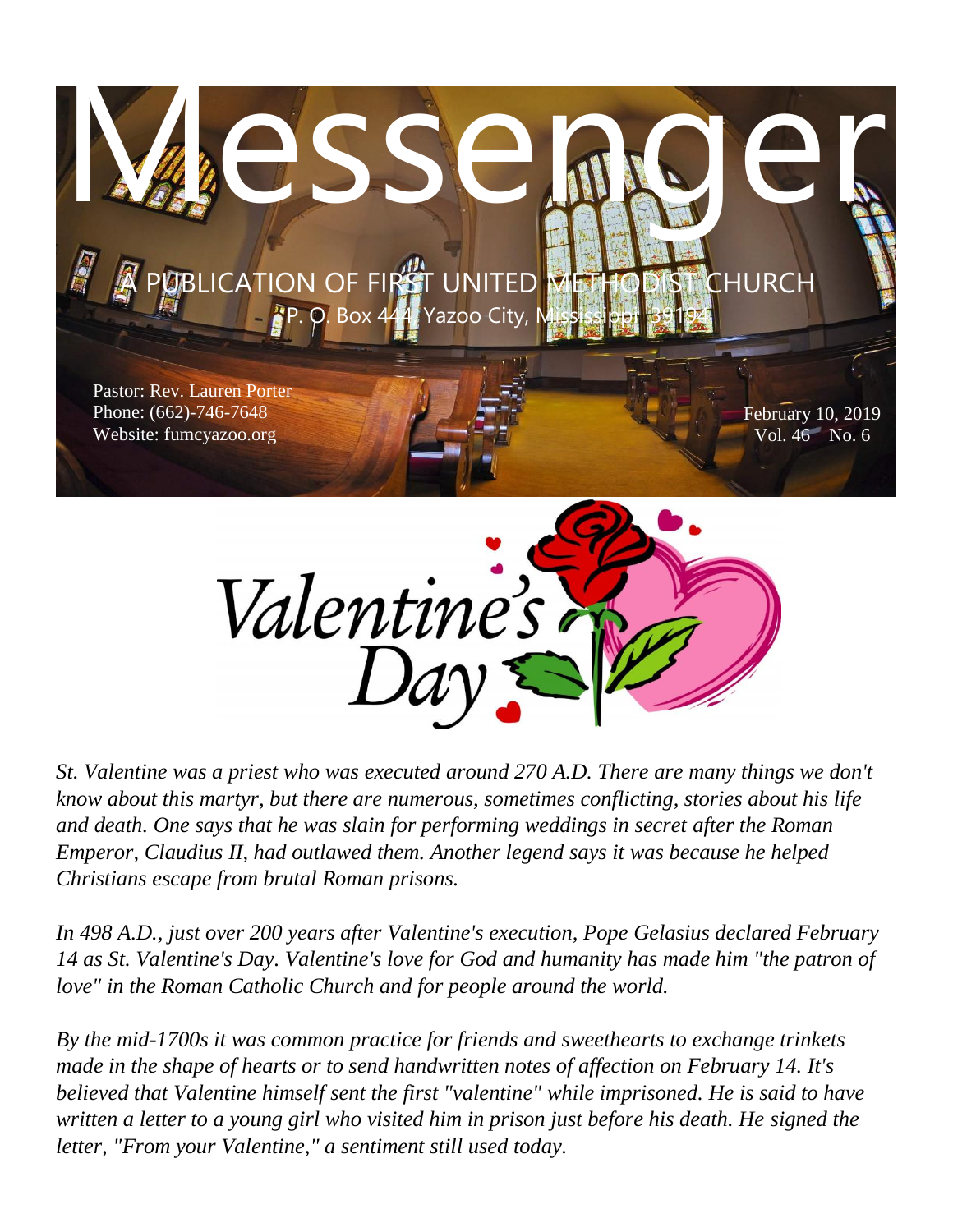## **THIS WEEKS CALENDAR**

### **SUNDAY, FEBRUARY 10**

 9:00 a.m. Come AZ U R Service 9:50 a.m. Sunday School 11:00 a.m. Traditional Service 5:00 p.m. Planet 456 6:00 p.m. Snack Supper 6:00 p.m. Adult Bible Study 6:30 p.m. Youth **MONDAY, FEBRUARY 11** 9-12 noon Methodist Market 6:30 p.m. Prison Bible Study **TUESDAY, FEBRUARY 12** 6:00 p.m. Ladies Bible Study/Millie's **WEDNESDAY, FEBRUARY 13** 3:00-4:15 p.m. Hiskidz Choir Gr. 1-6 3-4:30 p.m. Confirmation Class 5:30 p.m. In the Hands of God/Prayer Meeting 6:00 p.m. Chancel Choir 6:00 p.m. Adult Bible Study 6:15 p.m. Youth Small Group **SATURDAY, FEBRUARY 16** 9-12 noon Methodist Market



10. Peggy Appleton 12. Brody Roberts 13. Resa Swoope 14. Leland Bond 16. Allison Coulton, Brenda Oakes

# **HAPPY ANNIVERSARY**

 12. Mr. & Mrs. Larry Clark, Mr. & Mrs. Lackey Saxton



**REMEMBER** to be in prayer for the Special Called General Conference February 23-26.



 *Sympathy and love is also extended to Mrs. Mary Thompson and family in the death of her sister, Laurie Stigler Holland, who died January 18, 2019.*

 *Sympathy and love is extended to Wendy and Rusty Perry and family in the death of Wendy's father, U. H. "Junior" Harvey, who died January 28, 2019.*

 *Sympathy and love is also extended to Jack Varner and family in the death of his grandson, Daniel Wesley Powell, who died February 1, 2019.*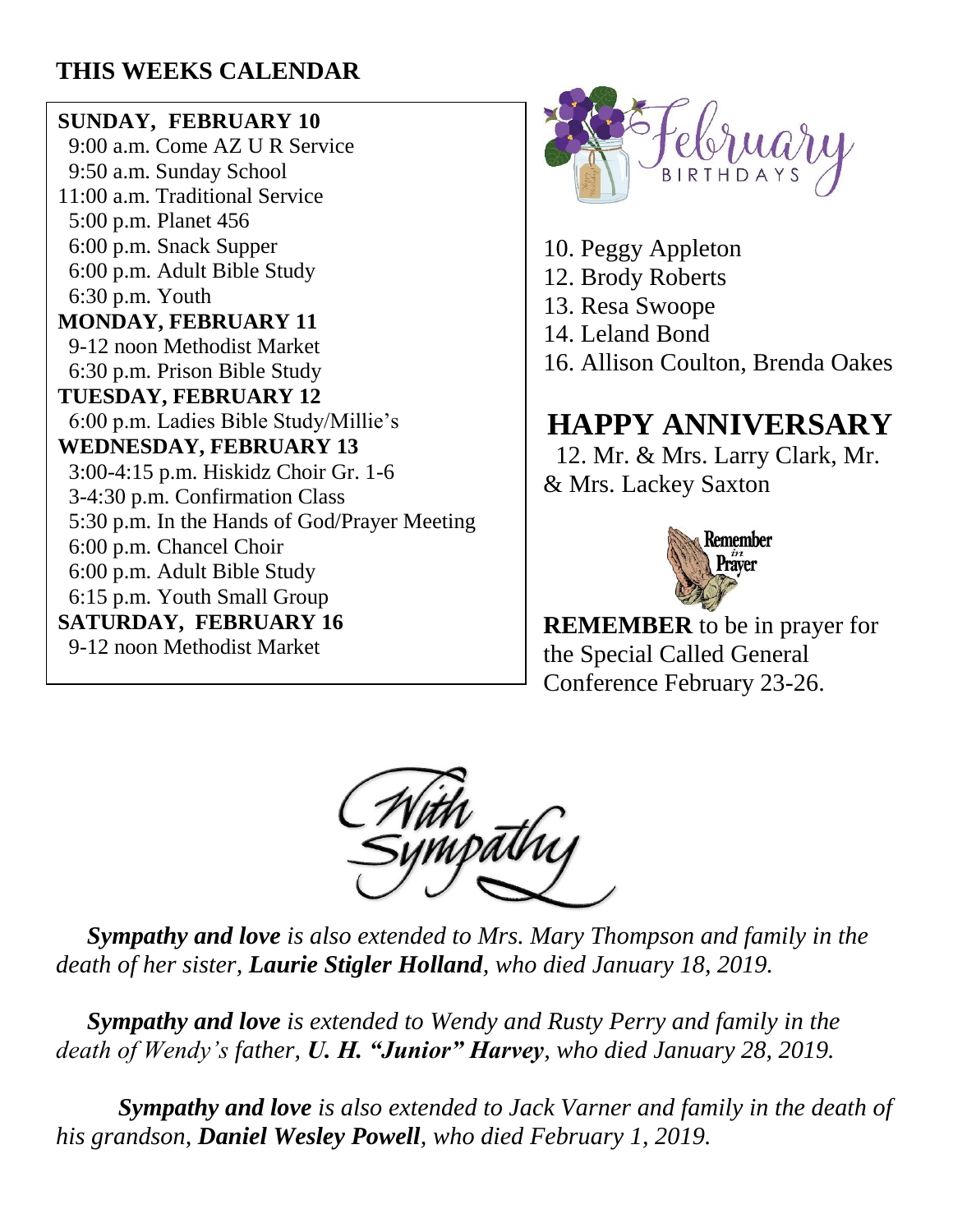

**Solid Ground Youth**

 In Sunday school this week, we will continue in the book of Mark. This lesson is about the commandments, and what is the *Greatest.* Here's the deal. We have been asked to follow rules. We are not perfect, and we are going to mess up. Jesus came to pay the price for our mistakes. He stated that the greatest commandment is "To love the Lord with all your heart, soul, and strength, and to love others as you love yourself."

#### **Sunday Night Youth**

 Solid Ground will pick back up with our regular Bible Study this Sunday night with supper at 6:00 p.m. followed by group time. We will continue with our series, *#struggles.* This week we will discuss lesson 3. In this lesson we will be talking about "*Revealing Authenticity*." We live in a filtered "selfieobsessed" world. The more we filter our lives, the less authentic we become. We need to learn to be ourselves, the person God created us to be.

#### **Wednesday Night Small Group**

 Last week, Wednesday night small group began discussing a new series called *Counter Culture.* In the first lesson of this series we talked about how our culture seems to promote division. Lesson 2 is "*Love God."* This lesson comes from the book of Matthew. Jesus has been teaching, and He is speaking to the believers. He clearly tells us in this sermon that we must seek God. We must desire a relationship with Him, not just the gifts He offers.

#### **M28 Summer Camp**

 The M28 Camp dates have been released. We will be returning to Lake Junaluska for Summer Camp the Week of July 2-7. If you are intersted in going and need information, or you need to sign up, please contact Tera Smith. The cost for this trip is \$225 per person. This includes 5 nights stay, all meals while at the camp, and White Water rafting.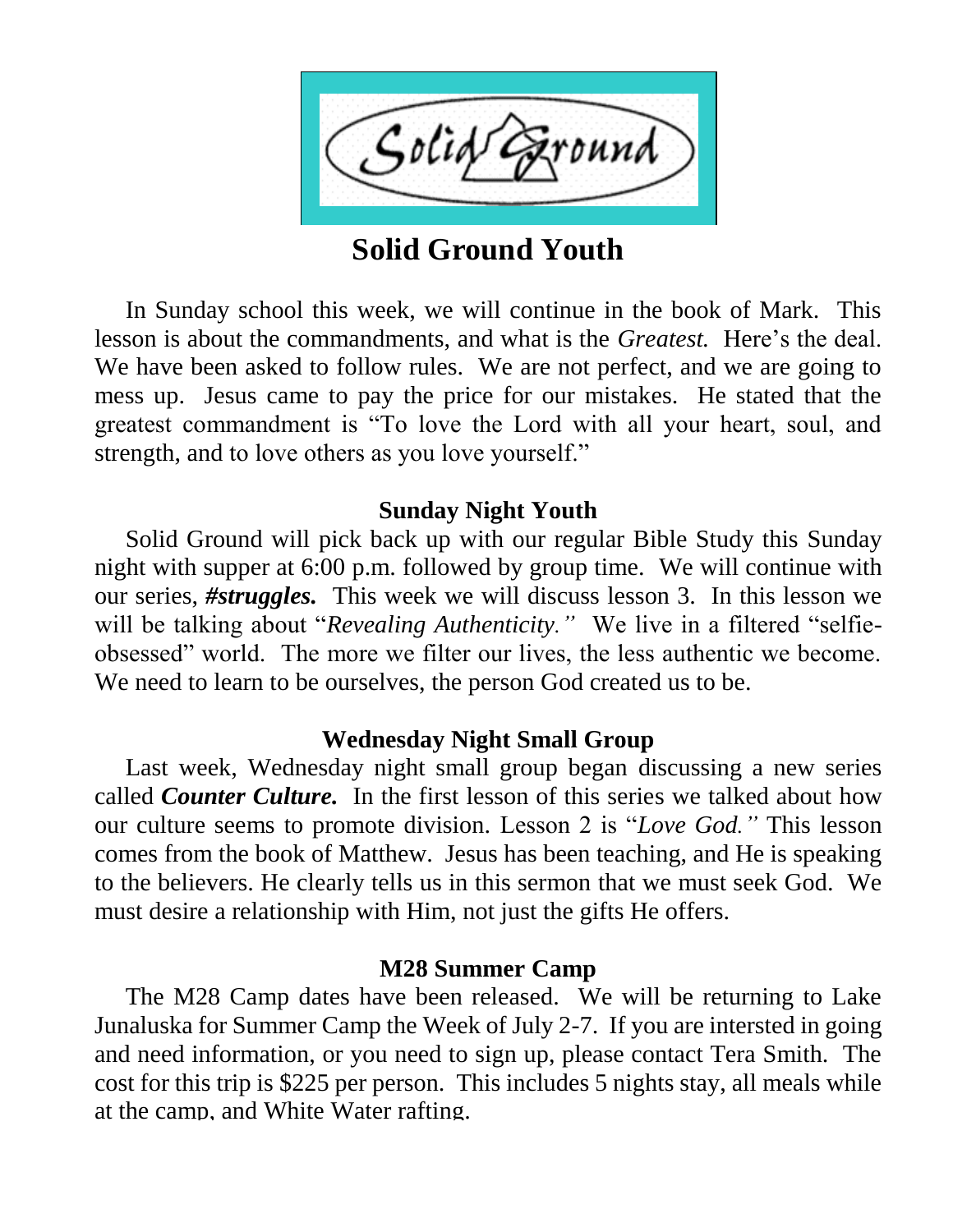



"Love the Lord your God with all your heart, all your soul, and all your strength."

Deuteronomy 6:5



 The book of Daniel in the Old Testament tells a few good stories about peer pressure and how four young men stood against it. Our story this week is about Daniel and

his 3 friends. They were chosen to work in the palace and to be a part of a program. In this training program, they were given orders to eat a special diet of food. Daniel and his friends refused to eat this food, but instead follow a diet of vegetables and water. They stood up against the pressure to conform. Sunday morning, we will talk about the rest of this story.



 Bible study will resume this Sunday night at 5:00 p.m. We will open up with a game called "Word Drop" and then move into our lesson on *Serving Others.* Have you ever been asked to do something for someone and thought to yourself, "What's in it for me?" That is not the attitude to have. We

need to learn to put other's needs above our own. We all have something we can give to others.

## **Branson Trip**

 The dates have been set for our Branson trip. Planet 456 will be attending the Sights and Sounds production of *Samson* the weekend of April 5-7. Please contact Mrs. Tera as soon as possible if your child is planning on attending. We need a head count in order to get our tickets.